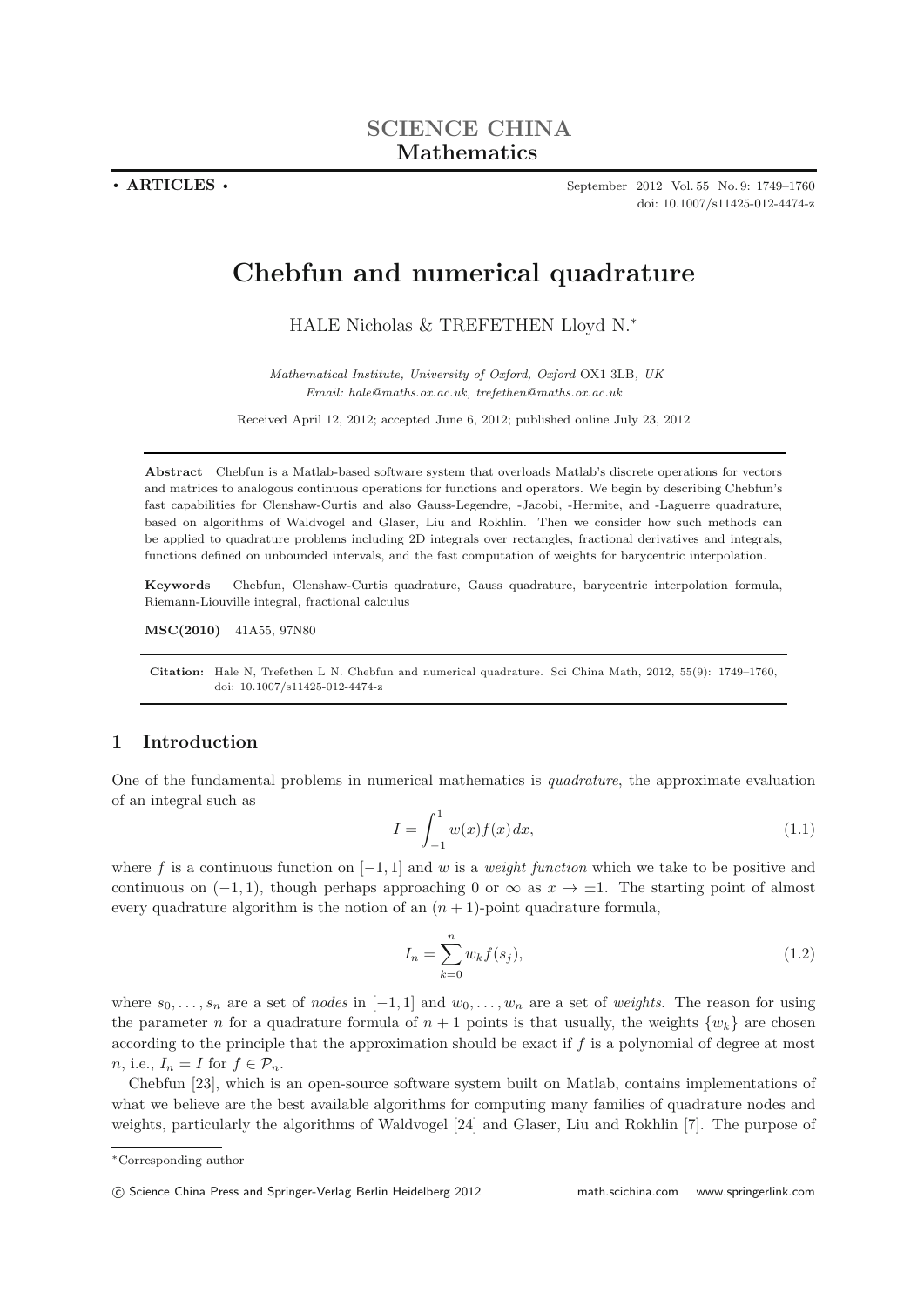this paper is twofold: first, to call attention to these remarkable algorithms and their Chebfun implementations, and second, to show how Gauss-Jacobi formulas in particular lead to very flexible computation of integrals in the Chebfun environment, including an application to the computation of fractional derivatives and integrals. Finally, following an observation of Wang and Xiang [25] at Central South University in China, we show how Chebfun takes advantage of these methods to enable barycentric interpolation in Legendre and related points even on grids of sizes in the millions.

We set the stage with a quick illustration. The following Chebfun computation computes three Gauss-Legendre quadrature nodes and the corresponding weights. The name legpts comes from "Legendre points", another term for Gauss-Legendre quadrature nodes, since these nodes are the roots of the Legendre polynomial  $P_{n+1}$ .

```
\geq [s,w] = legpts(3)
s =-0.774596669241483
                   0
   0.774596669241483
w =0.555555555555556 0.888888888888889 0.555555555555556
```
If we change 3 to 10000, the same command computes nodes and weights for the 10000-point Gauss-Legendre quadrature rule. Here is the time required for this computation on a 2010 desktop machine:

```
\Rightarrow tic, [s,w] = \text{legpts}(10000); toc
Elapsed time is 0.268227 seconds.
```
### **2 Gauss and Clenshaw-Curtis quadrature**

As is well known and described in many books, the nodes and weights for Gauss quadrature are determined by the condition that the formula should have maximal polynomial order, namely  $I = I_n$  whenever f is a polynomial of degree at most  $2n + 1$ . If the weight function is a constant,  $w(x) = 1$ , this is the case of Gauss-Legendre quadrature. An alternative for  $w(x) = 1$  is Clenshaw-Curtis quadrature, in which the nodes are the Chebyshev points  $s_j = \cos(j\pi/n)$  [3]. Here the polynomial order is only n, but as explained in [14] and [20], this large difference in polynomial order often makes little difference in practice.

Chebfun, which represents functions to machine precision by polynomial or piecewise polynomial interpolation in Chebyshev points, uses Clenshaw-Curtis quadrature as its basic integration tool. The  $(n + 1)$ -point Clenshaw-Curtis quadrature approximant  $I_n$  is readily computed in  $O(n \log n)$  operations by converting the data to a Chebyshev series and applying the Fast Fourier Transform (FFT) [6], and the constant implicit in the "O" is very small. Alternatively, Chebfun enables one to compute explicit Clenshaw-Curtis nodes and weights with the chebpts command, in analogy to the example shown above:

```
\Rightarrow [s,w] = chebpts(3)
s =-1\Omega1
w =0.333333333333333 1.333333333333333 0.333333333333333
\Rightarrow tic, [s,w] = chebpts(10000); toc
Elapsed time is 0.003027 seconds.
```
This fast computation makes use of a Chebfun implementation of an  $O(n \log n)$  algorithm published by Waldvogel [24], which determines the weights explicitly, again by use of the FFT.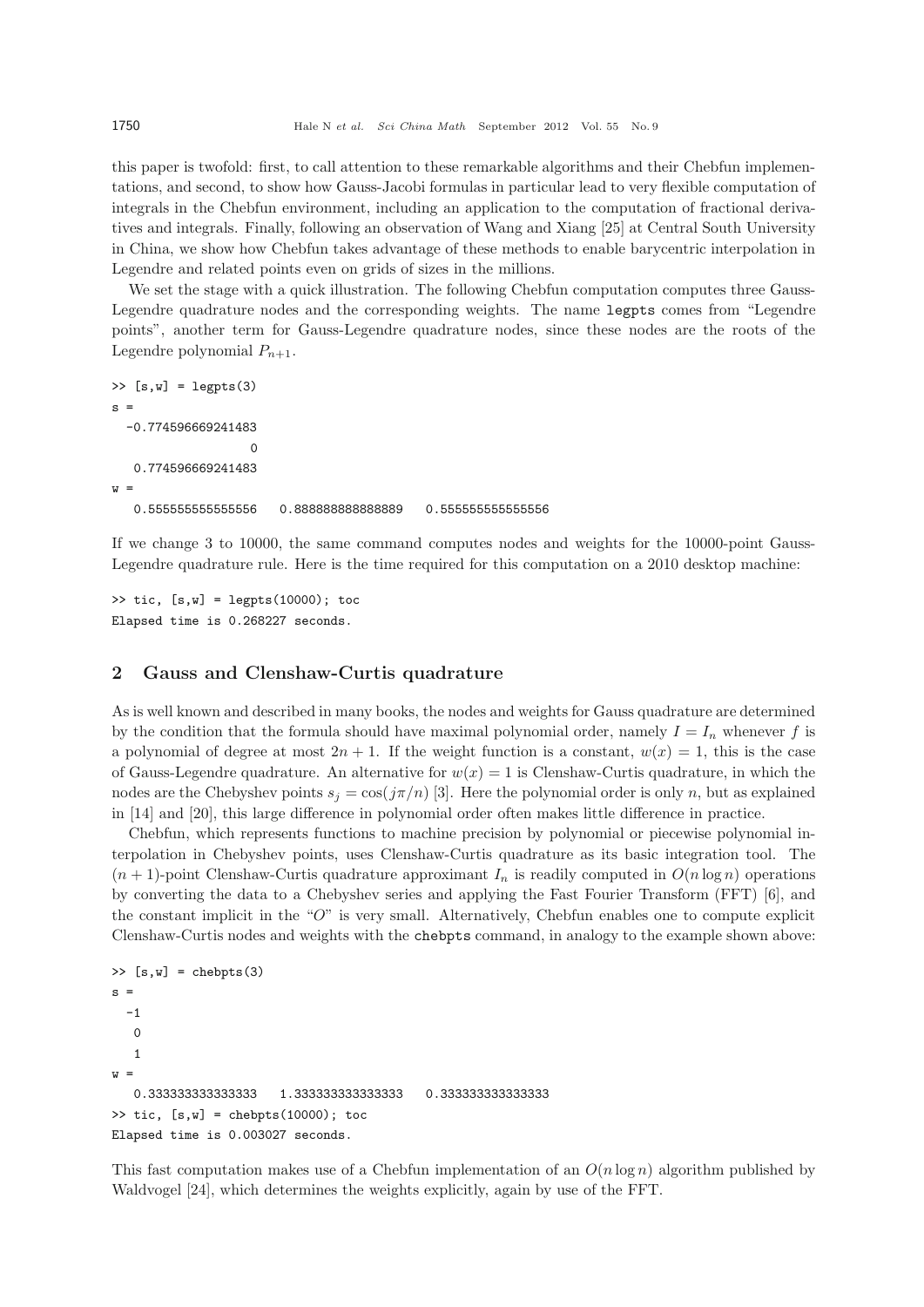|           |                    | Weight                        | Orthogonal  | Nodes       |
|-----------|--------------------|-------------------------------|-------------|-------------|
| Name      | Domain             | function $w(x)$               | polynomials | and weights |
| Legendre  | $[-1, 1]$          | 1                             | legpoly     | legpts      |
| Chebyshev | $[-1, 1]$          | $(1-x^2)^{-1/2}$              | chebpoly    | chebpts     |
| Jacobi    | $[-1, 1]$          | $(1-x)^{\alpha}(1+x)^{\beta}$ | jacpoly     | jacpts      |
| Hermite   | $(-\infty,\infty)$ | $\exp(-x^2/2)$                | hermpoly    | hermpts     |
| Laguerre  | $ 0,\infty)$       | $\exp(-x)$                    | lagpoly     | lagpts      |

**Table 1** Orthogonal polynomial and Gauss quadrature capabilities in Chebfun. The domains listed are defaults, which are automatically scaled to other intervals such as  $[a, b]$  as appropriate.

Note that although the Chebfun computation of Gauss-Legendre quadrature nodes and weights is very fast, for Clenshaw-Curtis it is even faster. For smooth functions at least, Clenshaw-Curtis quadrature is a powerful tool for any application.

Sometimes, however, one wants to work with Gauss formulas, with their optimal order of polynomial accuracy. Here there are several familiar choices for the weight function in (1.1):

Gauss-Legendre:  $w(x) = 1$ , Gauss-Chebyshev:  $w(x) = (1 - x^2)^{-1/2}$ , Gauss-Jacobi:  $w(x) = (1-x)^{\alpha}(1+x)^{\beta}, \alpha, \beta > -1.$ 

Both Gauss-Legendre and Gauss-Chebyshev are special cases of Gauss-Jacobi. In Chebfun, Gauss-Jacobi nodes and weights are available through the command jacpts. Chebyshev, Legendre, and Jacobi polynomials are also available through chebpoly, legpoly, and jacpoly. There are analogous commands for Gauss-Hermite quadrature on  $(-\infty, \infty)$  and Gauss-Laguerre quadrature on  $[0, \infty)$ , as summarized in Table 1.

### **3 Golub-Welsch and Glasier-Liu-Rokhlin algorithms**

A famous algorithm for computing Gauss quadrature nodes and weights was introduced by Golub and Welsch (GW) [8] in 1969. This algorithm reduces the problem to a real symmetric tridiagonal eigenvalue problem, which can be solved in principle in  $O(n^2)$  time. Thanks to the powerful and numerically stable algorithms that have been developed for calculating matrix eigenvalues, this leads to an accurate and effective way of computing quadrature nodes and weights that has been the standard for two generations. An unfortunate feature is that Matlab's black-box eigenvalue solver does not take advantage of the tridiagonal structure, so the operation count worsens from  $O(n^2)$  to  $O(n^3)$ .

Whether  $O(n^2)$  or  $O(n^3)$ , the operation count of the GW algorithm is too high for this method to be effective when  $n$  is in the thousands or higher. For many applications this hardly matters, since often one does not need a high-order Gauss formula, but it imposes an unfortunate limit on our numerical explorations, especially when one considers that Clenshaw-Curtis formulas are applicable in  $O(n \log n)$ time. Consequently it was a striking advance when Glaser, Liu and Rokhlin (GLR) [7] introduced an algorithm that computes Gauss quadrature nodes and weights in  $O(n)$  operations. The GLR algorithm calculates the nodes and weights one at a time, hopping from each node to the next by an ingenious method involving a 30-term Taylor series and a few steps of Newton iteration. The work is just  $O(1)$ operations per node, and that is why the overall operation count is  $O(n)$ . This speed is rather startling when one considers that merely evaluating a Legendre polynomial at a point requires  $O(n)$  operations.

Chebfun contains implementations of the GLR algorithm for all the classes of polynomials listed in Table 1, whose uniformly high efficiency is summarized by the following experiment, which arbitrarily takes parameters  $\alpha = 2$  and  $\beta = 3$  for Gauss-Jacobi.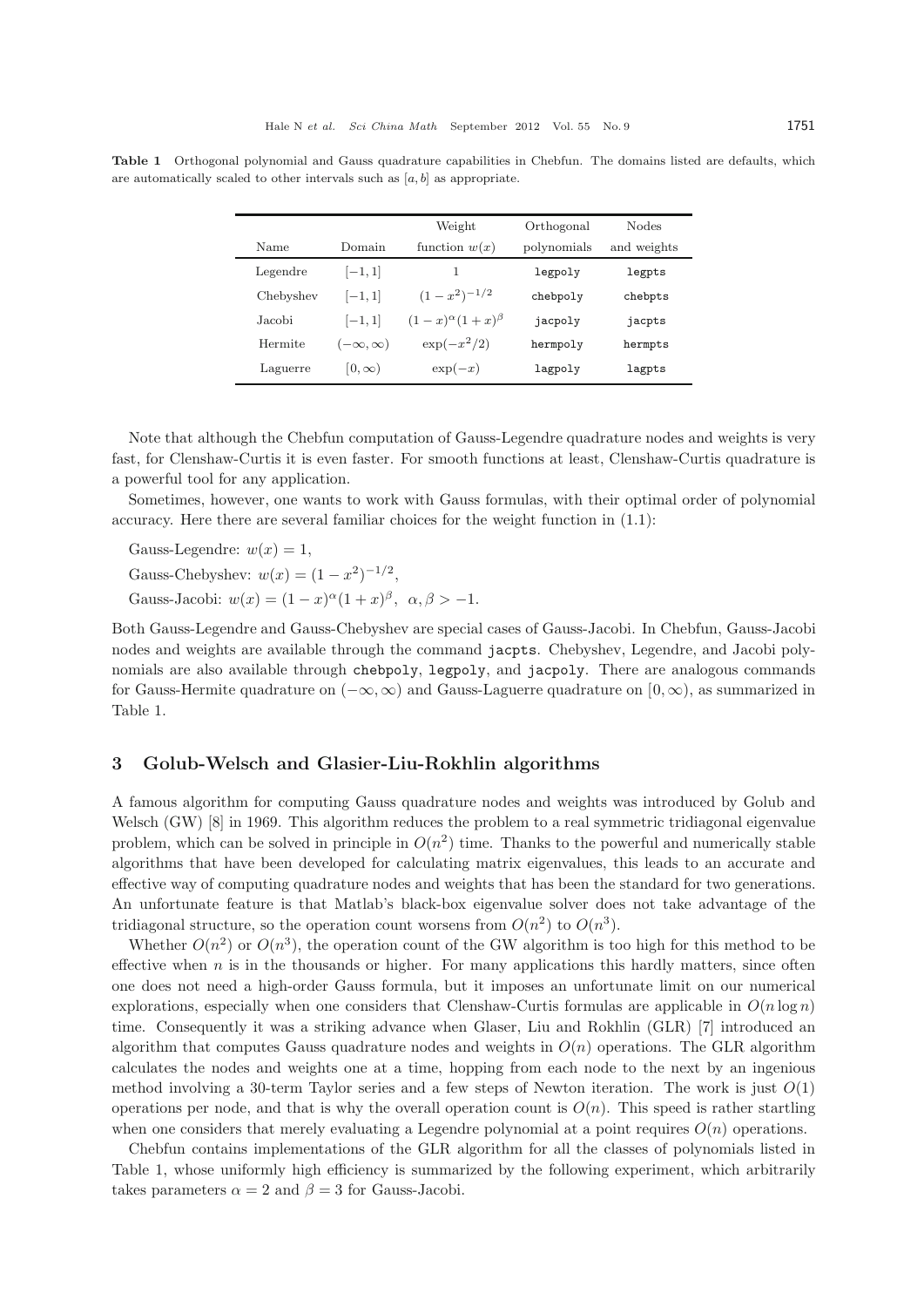

**Figure 1** Comparison of Chebfun timings for computation of Gauss-Legendre nodes and weights by the Glaser-Liu-Rokhlin and Golub-Welsch algorithms. The third curve shows that computing Clenshaw-Curtis nodes and weights, by the algorithm of Waldvogel, is even faster.

```
>> tic
>> [s,w] = legpts(1000);
\Rightarrow [s,w] = chebpts(1000);
\Rightarrow [s,w] = jacpts(1000,2,3);
\Rightarrow [s,w] = hermpts(1000);
\gg [s,w] = lagpts(1000);
>> toc
Elapsed time is 0.598015 seconds.
```
For the basic case of Gauss-Legendre quadrature, Figure 1 shows Chebfun timings for the GLR and Matlab GW algorithms as a function of  $n$ . (Chebfun's default for larger values of  $n$  is to use the GLR algorithm, but GW is available by setting a flag.) It is clear that GW becomes impractical once n is in the thousands, whereas GLR can be used even for n in the millions<sup>1)</sup>. The plot also shows data for Clenshaw-Curtis nodes and weights, a reminder that this problem remains simpler than Gauss quadrature.

#### **4 Chebfun quadrature for smooth functions**

The aim of Chebfun is to compute with functions of a real variable in a manner that has "the feel of symbolics but the speed of numerics". For smooth functions, this is achieved by representing functions by polynomial and piecewise polynomial interpolants, and by overloading familiar Matlab commands for discrete vectors to their natural analogues for functions. For example, consider the function

$$
f(x) = e^x \sin(3x) \tanh(5\cos(30x))
$$

defined on the interval  $[-1, 1]$ . The following commands construct a chebfun of f and produce the plot shown in Figure 2:

 $\Rightarrow$  x = chebfun('x'); >> f =  $exp(x) . *sin(3*x) . *tanh(5 * cos(30 * x))$ ; >> plot(f)

<sup>1)</sup> In a forthcoming paper [11], Hale and Townsend present a new technique based upon asymptotic expansions that allows even faster and more accurate computation for large  $n$ . This has subsequently replaced GLR as the default algorithm used by Chebfun [23].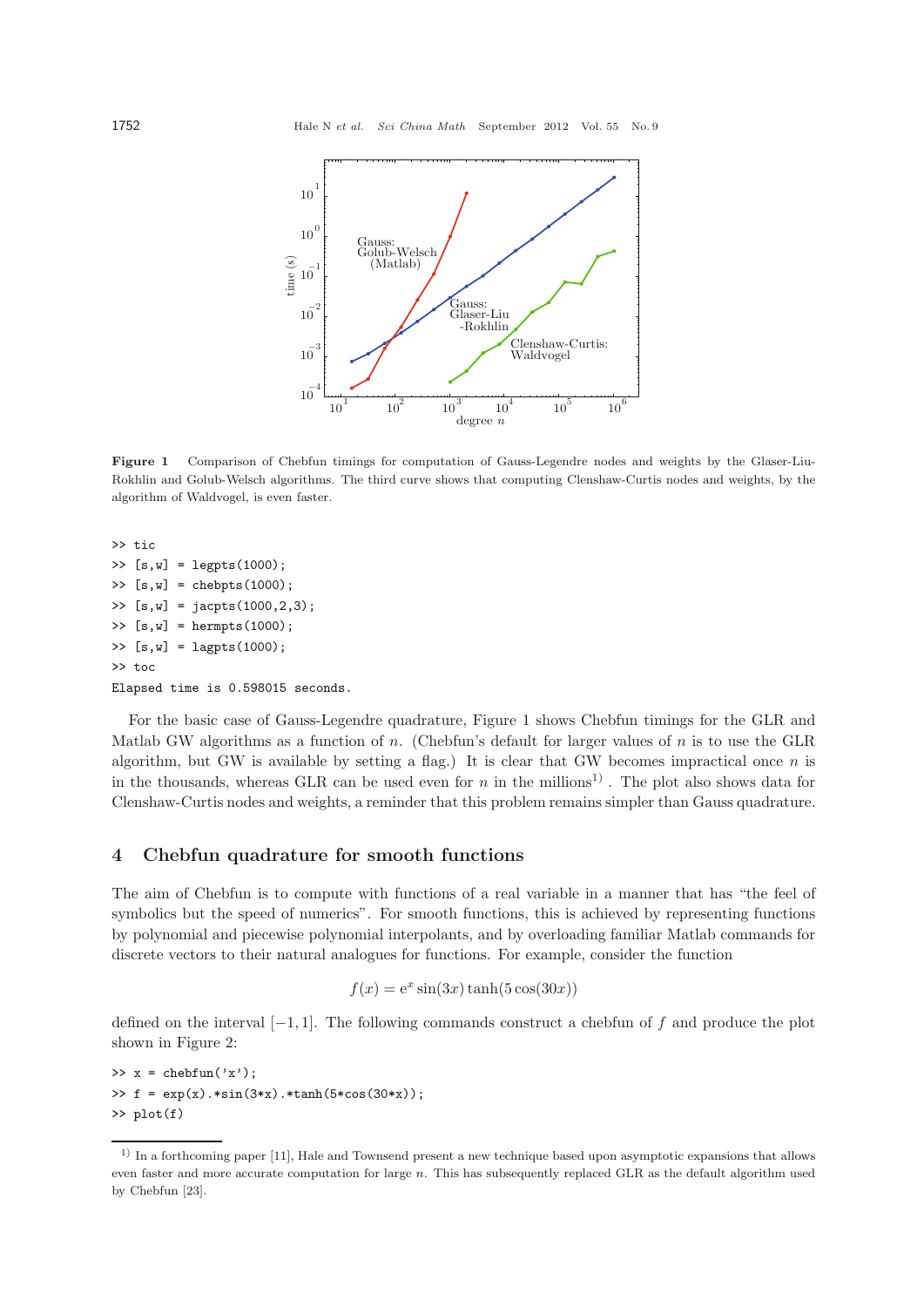

**Figure 2** An example of a smooth chebfun represented by a single global polynomial interpolant through Chebyshev points. The function is  $f(x)=e^x \sin(3x) \tanh(5 \cos(30x))$ , and the polynomial is of degree 3209.

The Chebfun representation consists of a global polynomial of degree 3209, an interpolant through 3210 Chebyshev points, and this degree has been determined adaptively to achieve approximately machine precision.

#### >> length(f) ans = 3210

For details of the underlying approximation theory, see [22]. Once the chebfun has been constructed, all kinds of operations can be performed, each relying on a Chebfun implementation of an appropriate numerical algorithm, typically at high speed with accuracy close to machine precision. For example, the maximum of f is computed by differentiating f, finding the roots of  $f'$ , and evaluating f at those roots:

# $\gg$  max $(f)$ ans = 1.782604429158422

Computing the 2-norm of f, defined as the square root of the integral of  $|f(x)|^2$ , entails the computation of an integral by Clenshaw-Curtis quadrature:

```
>> norm(f)
ans = 1.250542878304186
```
Chebfun integrals arise in other contexts too. For example, the sum command determines the integral over the domain of definition:

 $\gg$  sum(f) ans  $= -0.017790593076879$ 

The transpose symbol ' is used in the usual Matlab fashion to signal the computation of an inner product, the continuous analogue of a vector inner product, again realized via an integral evaluated by Clenshaw-Curtis quadrature:

>> f'\*exp(f) ans = 2.149796850732142

Calculations like these happen in milliseconds, and the results are typically accurate in all but perhaps the final digit. Comparisons between Chebfun and specialized adaptive quadrature routines have indicated that Chebfun is generally as reliable and accurate as specialized software and runs at a comparable speed, being slower by a factor in the range  $1-10$  (see [1, 10]). In [1] it was noted that a particularly impressive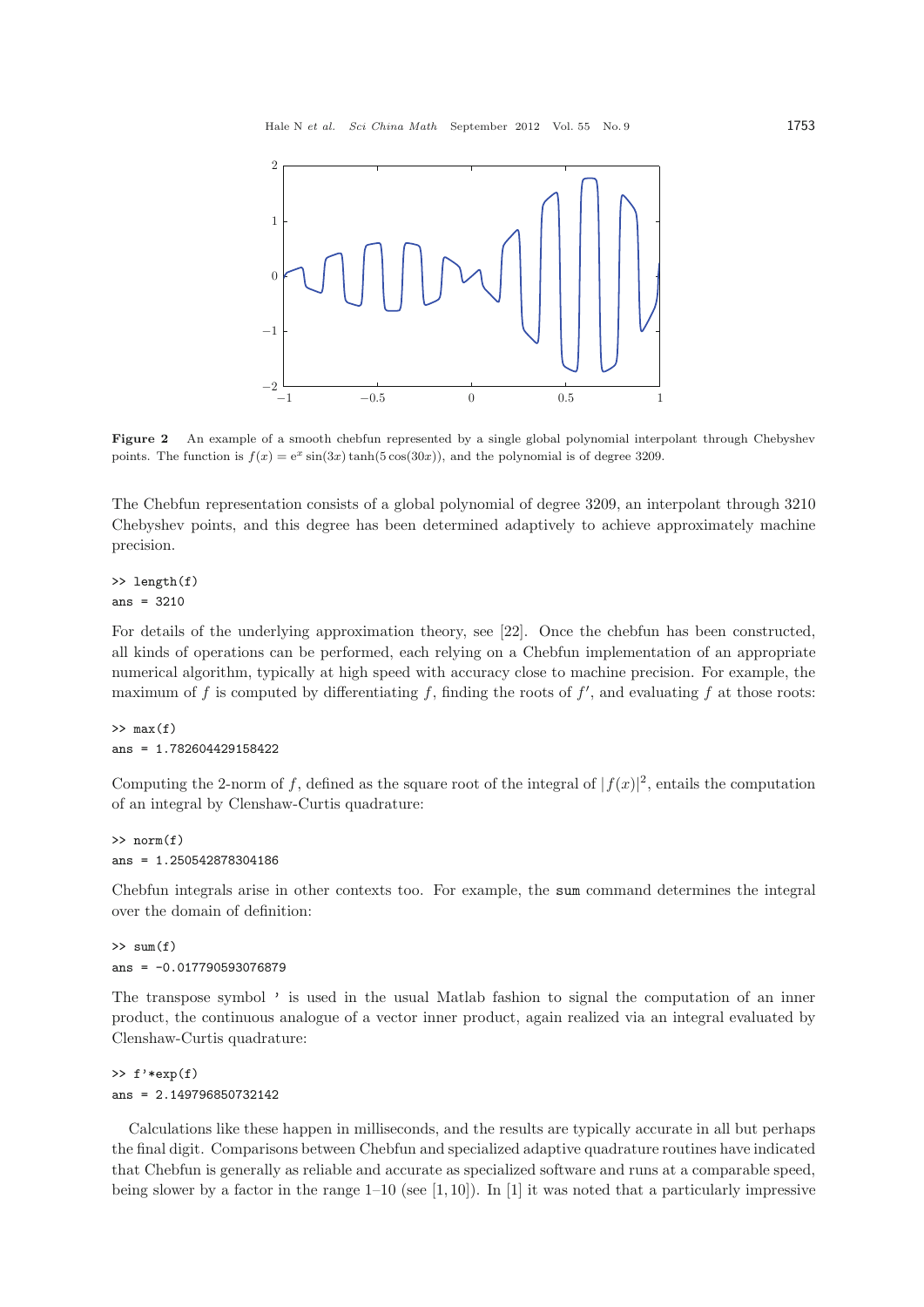

Figure 3 Chebfun is at heart a one-dimensional tool, but it can be applied to quadrature over a rectangle by taking a product. The example integrand plotted here is  $f(x, y) = \sin(5x + 2y) + \sin(x^2 + y^3)$ .

competitor in such comparisons was the code coteda by Espelid [4], a precursor of Espelid's higher-order code da2glob [5]. A difference between Chebfun and the usual approach to adaptive quadrature is that Chebfun attempts adaptively to resolve the function itself before integrating it, whereas most quadrature algorithms adapt on the integral rather than the function. This difference is the basic reason why Chebfun tends to lie at the high-reliability, low-speed end of the range. Gonnet, however, has also recommended adaptive quadrature based on resolving the function rather than the integral, and his algorithms presented in [9] share Chebfun's characteristics of high reliability at some cost in speed. Algorithm 3 of [9] has subsequently been developed into the code quadcc in Octave as of version 3.4 [13].

### **5 Chebfun quadrature over a rectangle**

We like to think that Chebfun can do "almost anything in one dimension". It is a longstanding ambition of the Chebfun team to move to two or three dimensions, but so far, this project lies mainly in the future.

For the specific problem of quadrature over a rectangle, however, one can use a product of two copies of any 1D quadrature method to get results. In particular, Chebfun can be used in this way, and the result are often quite good, especially for smooth functions.

For example, Figure 3 shows a contour plot of the function

$$
f(x, y) = \sin(5x + 2y) + \sin(x^{2} + y^{3})
$$

over the rectangle  $0 \le x \le 4$ ,  $0 \le y \le 3$ . The integral of f over this region can be computed by Chebfun with the following commands:

```
>> tic, f = \mathbb{Q}(x,y) \sin(5*x+2*y) + sin(x.^2+y.^3);\Rightarrow Iy = \mathfrak{O}(y) sum(chebfun(\mathfrak{O}(x) f(x,y),x([1 end])));
\Rightarrow I = \text{sum}(\text{chebfun}(\mathbb{Q}(y), Y(y), y([1 \text{ end}]), 'vectorize')), toc
I = 0.862836879410888
Elapsed time is 0.814382 seconds.
```
This result is probably accurate in all but perhaps the final digit, since it agrees with the following computation by Matlab's dblquad:

>> tic,  $I = \text{dbly} (f, 0, 4, 0, 3, 1e-11, \text{0} \text{quad}$ , toc I = 0.862836879410889 Elapsed time is 24.46229 seconds.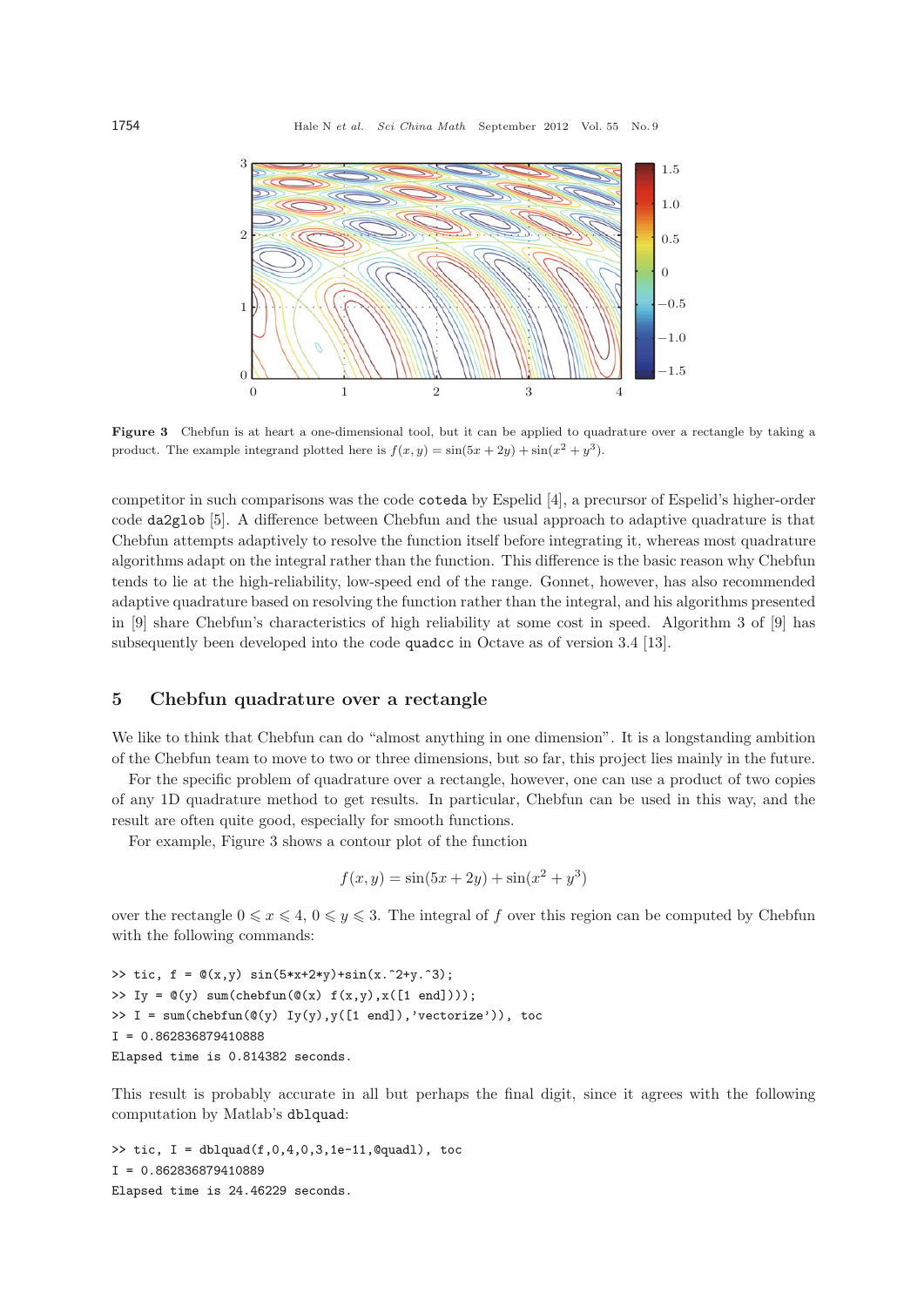In this example dblquad appears much slower than tensor product Chebfun, but we make no claims about Chebfun performance for 2D integrals in general. The conclusion reached in [1], based on a collection of computations of this kind, was that Chebfun is typically about 15 times slower for integrals over rectangles than a tensor product of integrations by the routine coteda.

# **6 Chebfun quadrature for functions with point singularities**

Chebfun's representation of functions is actually more general than has been indicated so far in this paper. Chebfun can also work with functions with algebraic endpoint or interior point algebraic singularities, which it treats by representing a function by a concatenation of pieces of the form  $(x - a)^{\alpha} (b - x)^{\beta} p(x)$ , where p is a polynomial and  $\alpha$  and  $\beta$  may be be negative or positive, fractional or integer. These methods originate with the contribution of Richardson [16], and the exponents  $\alpha$  and  $\beta$  can be specified by the user or determined automatically. Once found, exponents are adjusted in the appropriate way in further computations. For example, if the chebfun representing a function  $f$  has a singularity with an exponent  $\alpha$  at some point, then the command sqrt(f) produces a chebfun with an exponent  $\alpha/2$  at the same point.

This is where more specialized quadrature formulas come into the calculation. To integrate one of the functions just described, which may have point singularities involving arbitrary exponents, the mathematically ideal tool is Gauss-Jacobi quadrature, with parameters  $\alpha$  and  $\beta$  chosen in accordance with the singularities at one or both ends of each subinterval. This is exactly the tool used by Chebfun, with nodes and weights computed on the fly by the GLR algorithm. The result is great accuracy and flexibility in computing integrals. For example, here we make a chebfun of the gamma function  $\Gamma(x)$  on [−4.5, 4.5], plotted in Figure 4. Chebfun automatically determines that there are simple poles at  $-4, -3, -2, -1, 0$ and splits the domain into six pieces.

```
>> g = \text{chebfun}(\text{Qgamma}, [-4.5, 4.5], 'blowup', 'on', 'splitting', 'on');
```
If Chebfun is asked to compute the integral, it adds up the integrals from each of the six pieces. Three of the contributions are  $+\infty$  and three are  $-\infty$ , so the result is Not-a-Number:

 $\gg$  sum $(g)$  $ans =$ NaN

If  $\Gamma(x)$  is replaced by  $|\Gamma(x)|$ , all six pieces agree in sign, and we get infinity:

```
\gg absg = abs(g);
>> sum(absg)
ans = Inf
```
True numerical results appear as soon as one weakens the singularities, so that the integrand becomes integrable:

```
>> sum(absg.^-.5)
ans = 7.855535000849889
>> sum(absg.^.5)
ans = 15.756773863531844
>> sum(absg.^.99)
ans = 5.511556606477695e+02
>> sum(absg.^.9999)
ans = 5.417630420657751e+04
```
To obtain these numbers, Chebfun has silently adjusted the exponents and then applied the corresponding Gauss-Jacobi formulas. Chebfuns for  $|\Gamma(x)|^{1/2}$  and  $|\Gamma(x)|^{-1/2}$  are also plotted in Figure 4.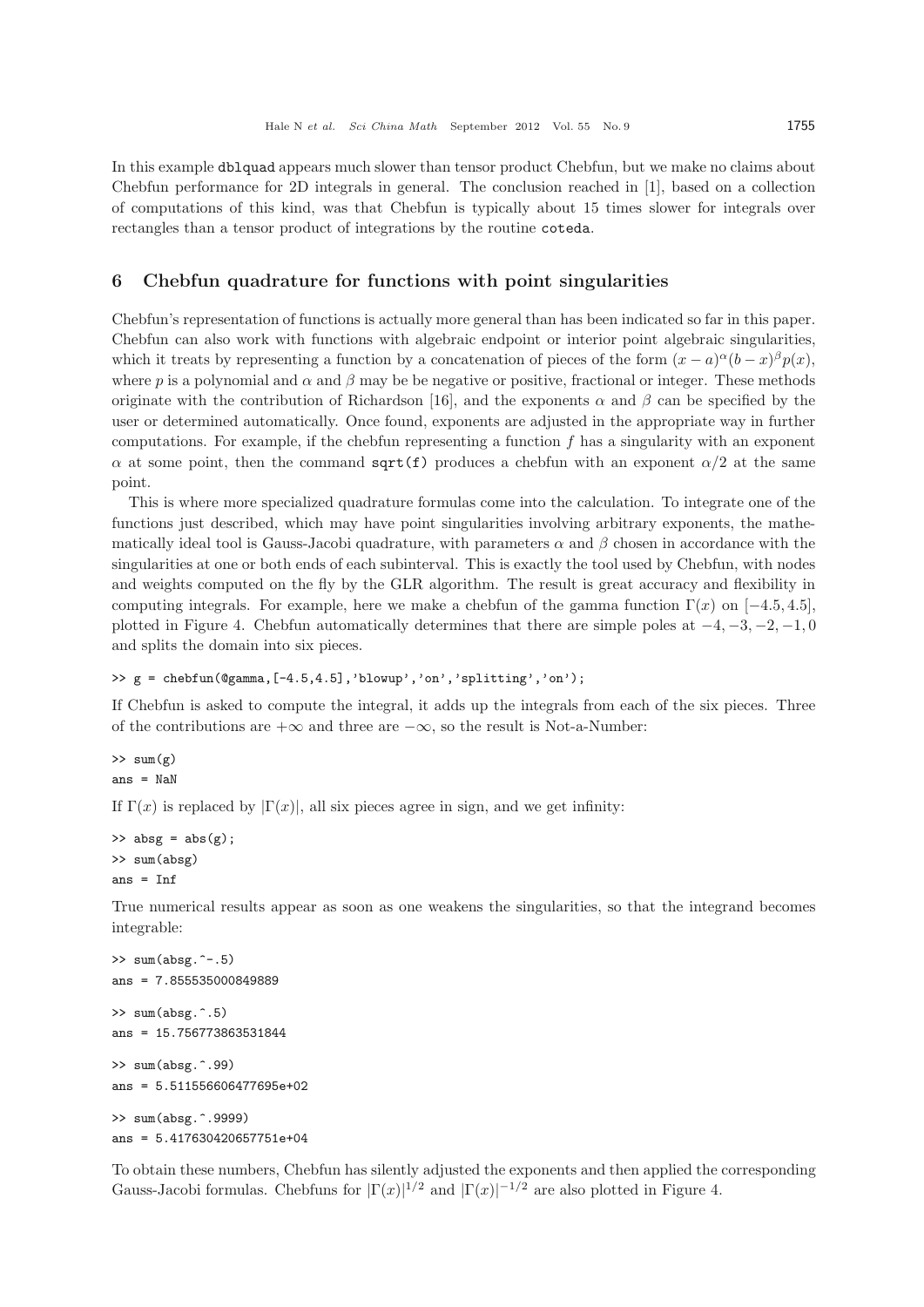

**Figure 4** Chebfun represents functions with point singularities in a piecewise fashion, where each piece consists of a product of a Chebyshev interpolant and singular terms at one or both ends. Integrals of such functions are then computed by Gauss-Jacobi quadrature with appropriate exponents.

#### **7 Fractional derivatives and integrals**

An established idea of analysis is the notion of *fractional calculus*, the study of derivatives and integrals of fractional rather than integral order. Suppose, for example, that u is a continuous function defined on an interval [a, b], and consider the *Riemann-Liouville integral*

$$
I^{(\nu)}u(x) = \frac{1}{\Gamma(\nu)} \int_{a}^{x} (x - s)^{\nu - 1} u(s) ds.
$$
 (7.1)

If  $\nu$  is an integer, (7.1) gives the  $\nu$ -th indefinite integral of u, and one may take the same formula as a definition of a *ν*-th-order fractional integral for arbitrary  $\nu > 0$ . By differentiating the result one or more times, we may extend the same definitions to fractional differentiation operators. There is also an alternative notion of the fractional derivative, due to Caputo, in which one differentiates first and then integrates. Ideas like this have far-reaching generalizations which are described in various places including [15] and [18].

The integrand of (7.1) has a singularity of type  $x^{\nu-1}$ , which makes it a perfect candidate for evaluation by Chebfun's Gauss-Jacobi quadrature capabilities as described in the last section. In Chebfun, the diff command computes derivatives, an overload of Matlab's diff for finite differences. If one specifies a non-integer order to diff, Chebfun applies (7.1) (or a Caputo alternative if the flag 'caputo' is given) to compute the fractional derivative. The same fractional-order functionality is also accessible through the indefinite integral command cumsum.

Figure 5 illustrates fractional differentiation by ploting  $\sin x$  on the interval  $[0, 4\pi]$  together with its derivatives of orders  $\alpha = 0.1, 0.2, \ldots, 1$ . Each curve is approximately a translation of sin x by a distance  $\pi\alpha/2$  to the left, but these translations are only approximate because of effects of the boundary at  $x = 0$ . Unlike integer-order differentiation and (up to constants) integer-order integration, fractionalorder differentiation and integration are non-local operations.

We should say a word to clarify the Chebfun computations involved in implementing these operations of fractional calculus. To evaluate  $(7.1)$  at a single point x, the system constructs a chebfun with an appropriate singularity at one end and then integrates it by Gauss-Jacobi quadrature. Producing results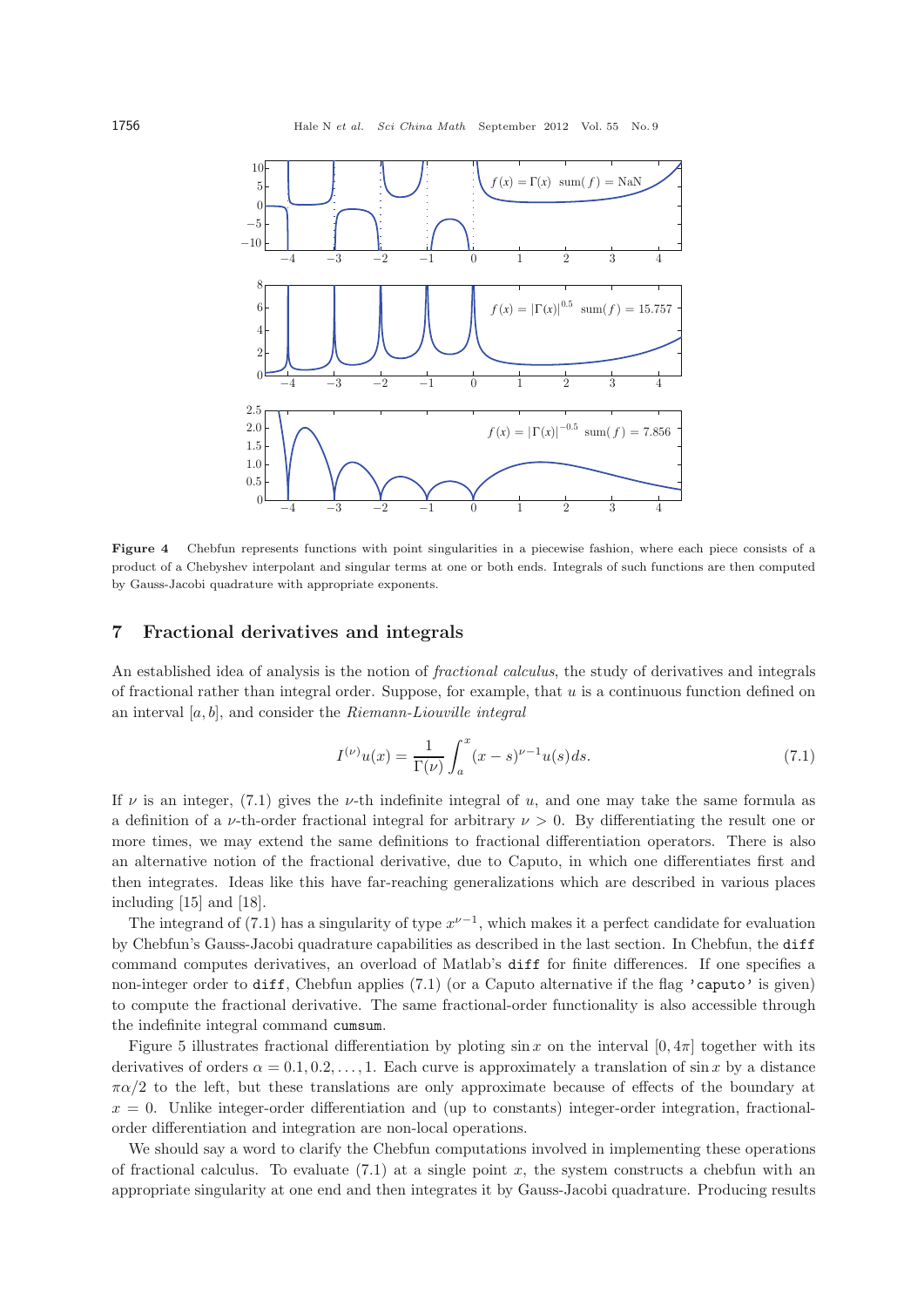

**Figure 5** The function  $\sin x$  on  $[0, 4\pi]$  together with its derivatives of fractional orders  $[0.1, 0.2, \ldots, 1]$ . These computations rely on Chebfun's Gauss-Jacobi quadrature operations for sampling functions defined by the integral (6.1).

like those of Figure 5, however, requires the computation of new chebfuns representing (7.1) as a function of x. This is done by first fixing the singularity appropriately, then constructing a chebfun adaptively in the standard fashion by sampling the function on finer and finer grids until convergence to 15 or 16 digits is achieved.

Although nothing mathematically deep is going on here, computations like these would be sufficiently complicated without Chebfun that it is rare to see a figure like Figure 7 in which numerically evaluated fractional derivatives or integrals are plotted. Indeed, we do not know of any such figures in the literature. This suggests that Chebfun offers entirely new possibilities for practical explorations of fractional integrals and derivatives.

## **8 Functions defined on unbounded intervals**

Chebfun also contains algorithms for representing functions, and integrating them, on unbounded integrals of the form  $[a,\infty), (-\infty,b],$  or  $(-\infty,\infty)$ . These were implemented by Rodrigo Platte around 2008, and like the other features described here, they have not been presented in published form before. Chebfun treats unbounded intervals by applying nonlinear changes of variables to reduce them to [−1, 1]. The software makes it possible to utilize quite arbitrary maps, but by default, the maps are rational functions of the form  $(cx + d)/(ex + f)$ . In practice, functions can be represented so long as they approach zero, or a constant, at a reasonably rapid rate as  $x$  approaches the infinite limits.

This leads to a quite efficient Chebfun capability for quadrature on infinite intervals, ultimately achieved by applying Chebfun's standard methods to the transplant on [−1, 1]. For example, here is the integral of  $e^{-x}$  from 0 to  $\infty$ :

 $\Rightarrow$  f = chebfun('exp(-x)',[0,inf]); >> length(f) ans  $= 41$  $\gg$  sum(f)  $ans = 1.000000000000000$ 

Here is the result for the more complicated function  $e^{-x} \sin(100x)$ :

```
\Rightarrow f = chebfun('sin(100*x).*exp(-x)',[0,inf]);
>> length(f)
ans = 6403\gg sum(f)
```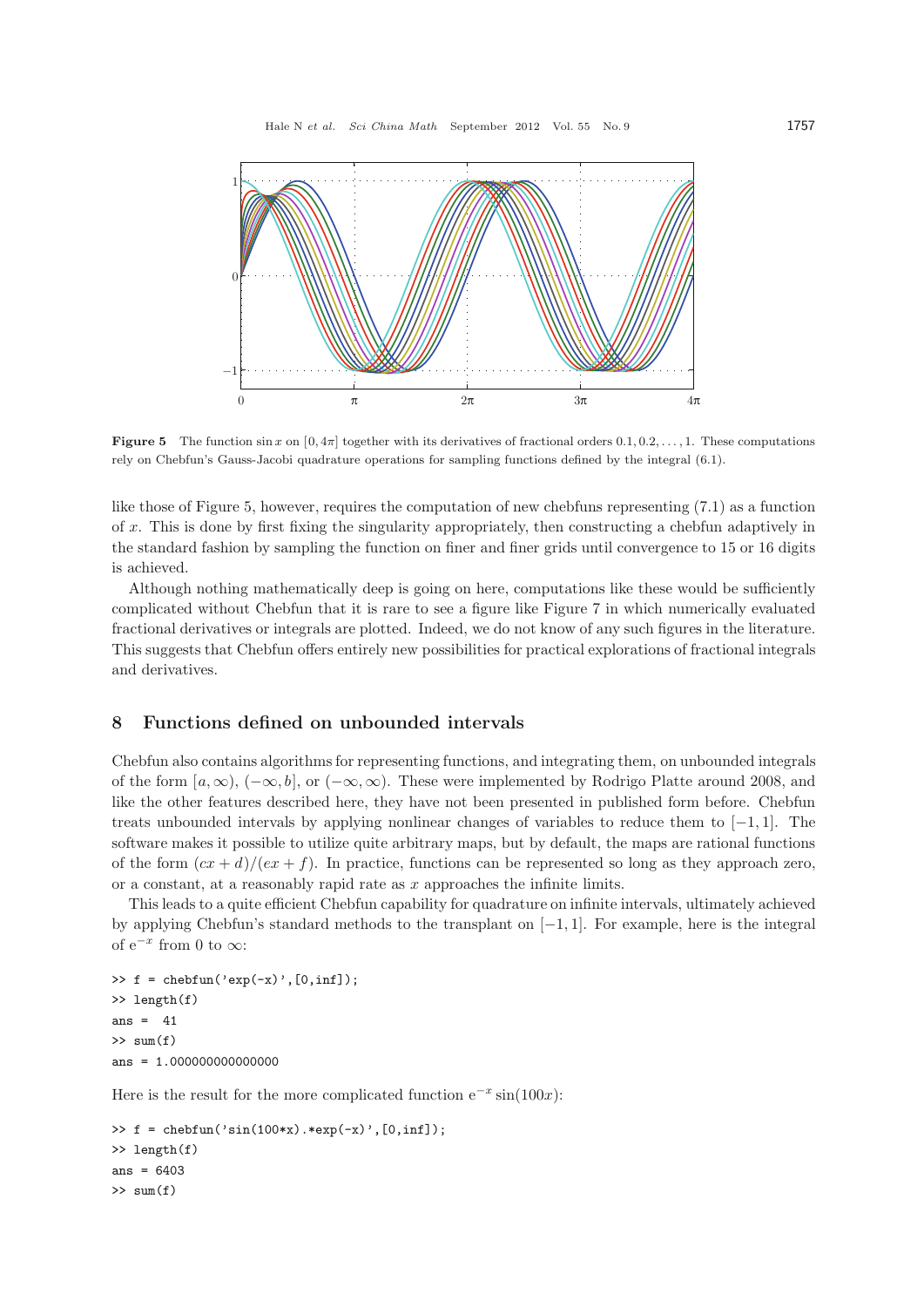ans = 0.009999000099987

#### **9 Barycentric nodes and weights**

In this final section we describe Chebfun's capabilities for computing barycentric interpolation weights associated with Legendre or more generally Gauss-Jacobi points quickly even for large n, based on the GLR algorithm and an observation of Wang and Xiang [25].

Suppose  $s_0, \ldots, s_n$  are a set of  $n + 1$  distinct points, and  $f_0, \ldots, f_n$  are a set of data given at these points. Then it is well known that the unique polynomial interpolant of degree at most  $n$  through these data is given by the *barycentric interpolation formula* [2, 22]:

$$
p(x) = \sum_{j=0}^{n} \frac{v_j f_j}{x - s_j} / \sum_{j=0}^{n} \frac{v_j}{x - s_j},
$$
\n(9.1)

with the special case  $p(x) = f_j$  if  $x = s_j$  for some j, where the *barycentric weights*  $\{v_j\}$  are defined by

$$
v_j = \frac{C}{\prod_{k \neq j} (s_j - s_k)},\tag{9.2}
$$

and the constant  $C$  can be chosen arbitrarily since it cancels in the numerator and denominator of  $(9.1)$ . An equivalent formula is

$$
v_j = \frac{C}{\ell'(s_j)},\tag{9.3}
$$

where  $\ell$  is the node polynomial

$$
\ell(x) = \prod_{j=0}^{n} (x - s_j)
$$
\n(9.4)

(see [22, Chapter 5]). The formula (9.1) is not just mathematically correct, but the basis of a fast and numerically stable numerical algorithm, at least when the interpolation points are distributed with suitable clustering near  $\pm 1$ , as proved by Higham [12].

If  $\{s_i\}$  are Chebyshev points, then (9.2) reduces to a simple form involving barycentric weights  $\pm 1$ of alternating sign, or  $\pm 1/2$  for  $j = 0$  and n [17]. If  $\{s_i\}$  are Legendre or more generally Gauss-Jacobi points, on the other hand, no simple formula for the barycentric weights is known. However, Wang and Xiang [25, Theorem 3.1] have observed that they are related to the quadrature weights as follows:

$$
v_j = (-1)^j \sqrt{(1 - s_j^2) w_j}.
$$
\n(9.5)

One can derive this formula from (9.3) and the fact that the quadrature weights for the Gauss-Jacobi formula with parameters  $\alpha, \beta$  are given by

$$
w_j = \frac{C^{(\alpha,\beta)}}{(1 - s_j^2)[\ell'(s_j)]^2}
$$
\n(9.6)

(see [19, Equation (15.3.1)] and [26]), where  $C^{(\alpha,\beta)}$  is a constant. Chebfun uses these results to compute quadrature weights  $\{w_i\}$  and barycentric weights  $\{v_i\}$  as follows. First, the GLR algorithm returns derivatives  $\ell'(s_j)$  at the quadrature nodes in  $O(n)$  operations. The weights are then computed from  $(9.3)$  and  $(9.6)$ . Thus we immediately get an  $O(n)$  algorithm for barycentric interpolation in Legendre or Gauss-Jacobi points. Chebfun returns both sets of weights when legpts or jacpts is invoked with an additional argument, like this:

 $\geq$  [s,w,v] = legpts(3)  $s =$ -0.774596669241483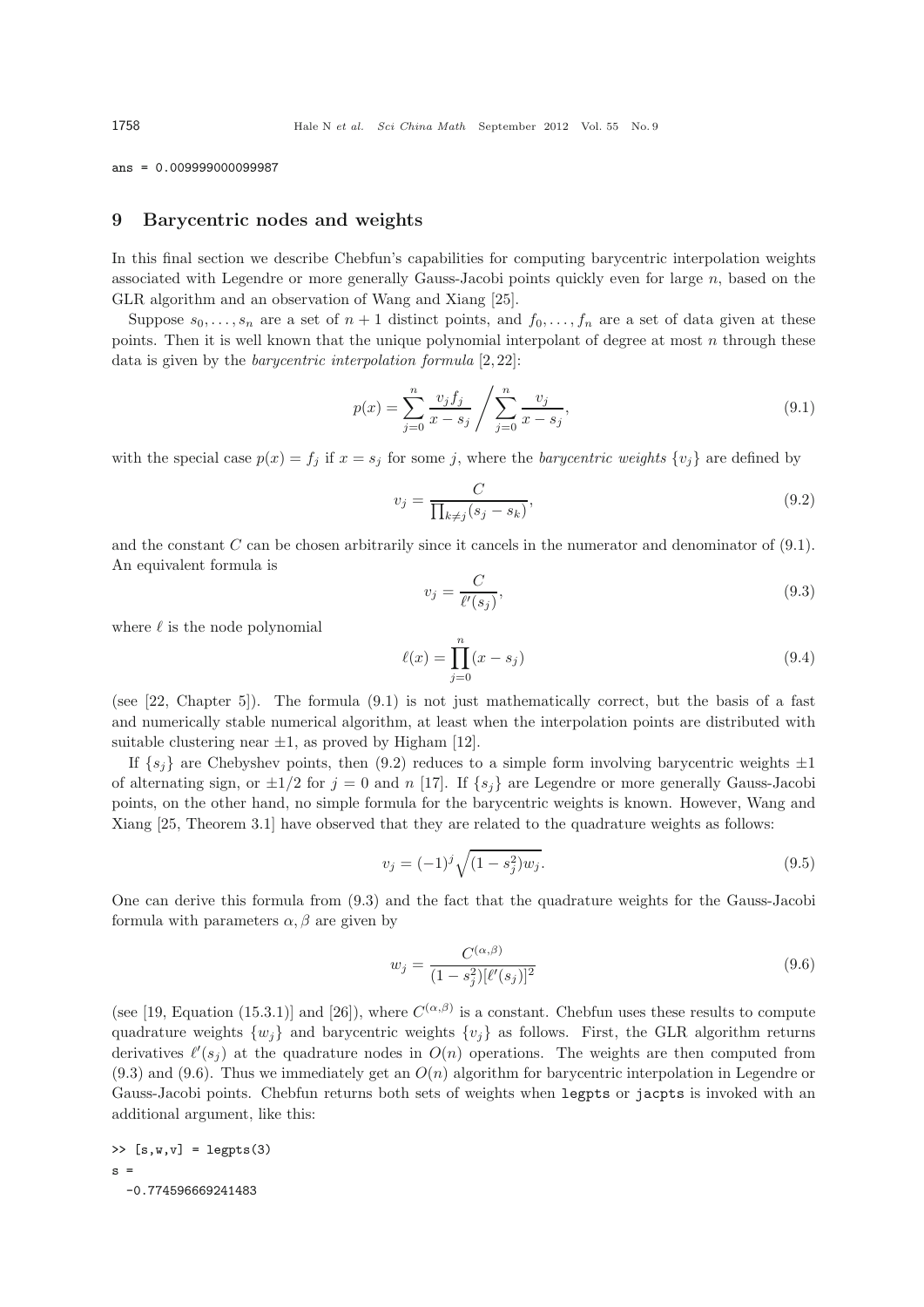```
\Omega0.774596669241483
W =0.555555555555556 0.888888888888889 0.555555555555556
V =0.500000000000000
  -1.000000000000000
```
0.500000000000000

Increasing 3 to 10000, as in the opening example of this paper, gives barycentric weights with no additional computing time.

```
\gg tic, [s,w,v] = \text{legpts}(10000); toc
Elapsed time is 0.263366 seconds.
```
Suppose, for example, one wished to evaluate at  $x = 0$  the polynomial interpolant in 10000 Legendre points to  $f(x) = (1 + 1000x^2)^{-1}$ . One could proceed like this, using Chebfun's bary command with explicit third and fourth arguments for barycentric nodes and weights:

 $\Rightarrow$  f = 1./(1+1000\*s.^2);  $\gg$  p0 = bary(0,f,s,v) p0 = 0.999999999999998

This is very close to the correct answer, which would match the value 1 to many more than 16 digits of precision. Chebfun also generalizes these computations to barycentric interpolation by Hermite and Laguerre polynomials (hermpts, lagpts), for which it is possible to show a similar relation between the quadrature weights  $\{w_j\}$  and the node polynomial  $\ell'(s_j)$ .

**Acknowledgements** This work was supported by the MathWorks, Inc., King Abdullah University of Science and Technology (KAUST) (Award No. KUK-C1-013-04), and the European Research Council under the European Union's Seventh Framework Programme (FP7/2007–2013)/ERC (Grant Agreement No. 291068)<sup>2)</sup>.

#### **References**

- 1 Assheton P. Comparing Chebfun to Adaptive Quadrature Software. MS Thesis, Mathematical Modelling and Scientific Computing, Oxford University, 2008
- 2 Berrut J P, Trefethen L N. Barycentric Lagrange interpolation. SIAM Rev, 2004, 46: 501–517
- 3 Clenshaw C W, Curtis A R. A method for numerical integration on an automatic computer. Numer Math, 1960, 2: 197–205
- 4 Espelid T O. Doubly adaptive quadrature routines based on Newton-Cotes rules. BIT Numer Math, 2003, 43: 319–337
- 5 Espelid T O. Extended doubly adaptive quadrature routines. Tech Rep 266. Department of Informatics, University of Bergen
- 6 Gentleman W M. Implementing Clenshaw-Curtis quadrature I and II. J ACM, 1972, 15: 337–346
- 7 Glaser A, Liu X, Rokhlin V. A fast algorithm for the calculation of the roots of special functions. SIAM J Sci Comp, 2007, 29: 1420–1438
- 8 Golub G H, Welsch J H. Calculation of Gauss quadrature rules. Math Comp, 1969, 23: 221–230
- 9 Gonnet P. Increasing the reliability of adaptive quadrature using explicit interpolants. ACM Trans Math Softw, 2010, 37: 26:2–26:32
- 10 Gonnet P. Battery test of Chebfun as an integrator. http://www.maths.ox.ac.uk/chebfun/examples/quad, 2010
- 11 Hale N, Townsend A. Fast and accurate computation of Gauss–Jacobi nodes and weights. In preparation, 2012
- 12 Higham N J. The numerical stability of barycentric Lagrange interpolation. IMA J Numer Anal, 2004, 2: 547–556 13 Octave software. http://www.octave.org/
- 
- 14 O'Hara H, Smith F J. Error estimation in the Clenshaw-Curtis quadrature formula. Comput J, 1968, 11: 213–219

<sup>&</sup>lt;sup>2)</sup> The views expressed in this article are not those of the ERC or the European Commission, and the European Union is not liable for any use that may be made of the information contained here.